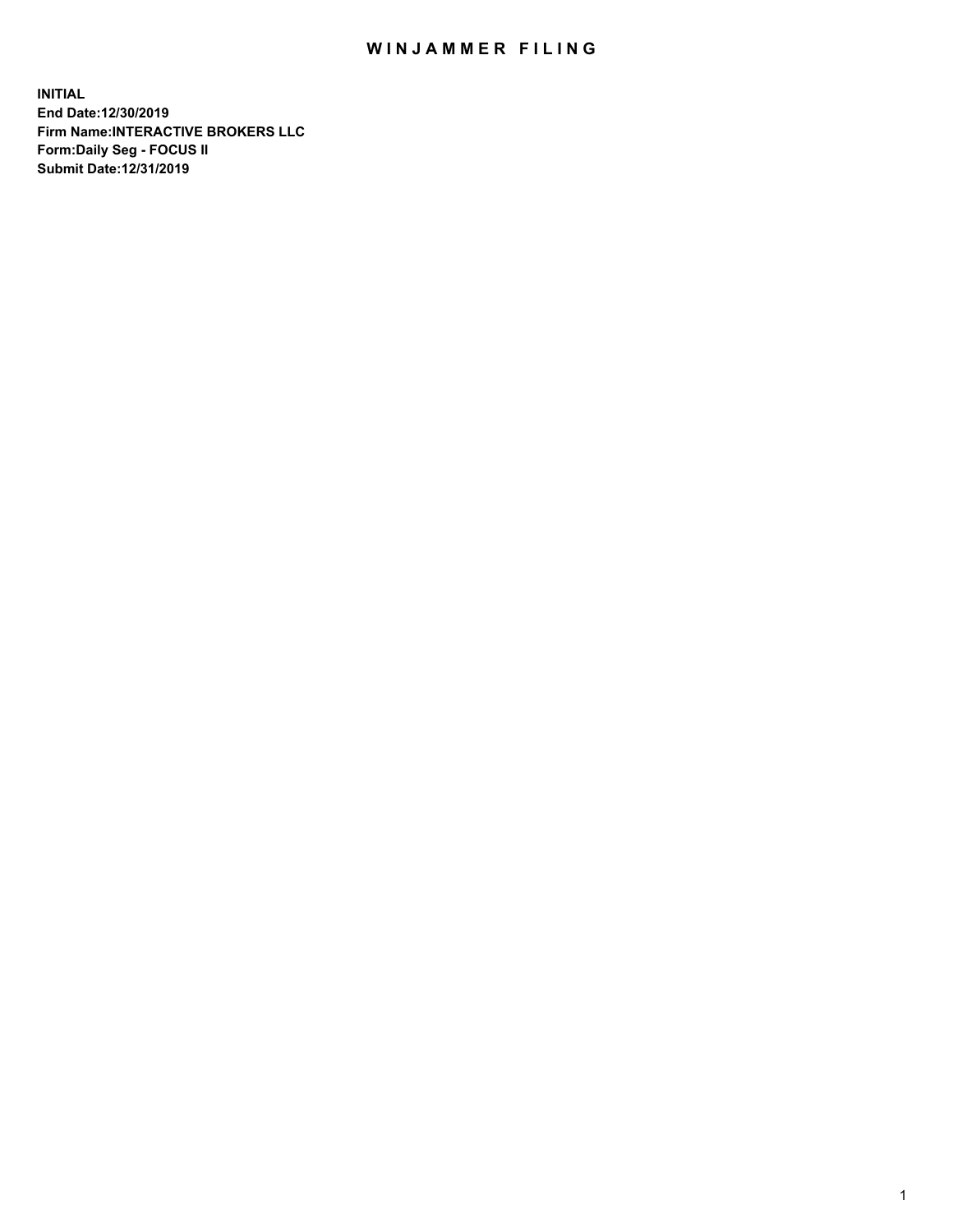**INITIAL End Date:12/30/2019 Firm Name:INTERACTIVE BROKERS LLC Form:Daily Seg - FOCUS II Submit Date:12/31/2019 Daily Segregation - Cover Page**

| Name of Company                                                                                                                                                                                                                                                                                                                | <b>INTERACTIVE BROKERS LLC</b>                                                                  |
|--------------------------------------------------------------------------------------------------------------------------------------------------------------------------------------------------------------------------------------------------------------------------------------------------------------------------------|-------------------------------------------------------------------------------------------------|
| <b>Contact Name</b>                                                                                                                                                                                                                                                                                                            | James Menicucci                                                                                 |
| <b>Contact Phone Number</b>                                                                                                                                                                                                                                                                                                    | 203-618-8085                                                                                    |
| <b>Contact Email Address</b>                                                                                                                                                                                                                                                                                                   | jmenicucci@interactivebrokers.c<br>om                                                           |
| FCM's Customer Segregated Funds Residual Interest Target (choose one):<br>a. Minimum dollar amount: ; or<br>b. Minimum percentage of customer segregated funds required:% ; or<br>c. Dollar amount range between: and; or<br>d. Percentage range of customer segregated funds required between:% and%.                         | $\overline{\mathbf{0}}$<br>$\overline{\mathbf{0}}$<br>155,000,000 245,000,000<br>0 <sub>0</sub> |
| FCM's Customer Secured Amount Funds Residual Interest Target (choose one):<br>a. Minimum dollar amount: ; or<br>b. Minimum percentage of customer secured funds required:%; or<br>c. Dollar amount range between: and; or<br>d. Percentage range of customer secured funds required between:% and%.                            | $\overline{\mathbf{0}}$<br>$\overline{\mathbf{0}}$<br>80,000,000 120,000,000<br>0 <sub>0</sub>  |
| FCM's Cleared Swaps Customer Collateral Residual Interest Target (choose one):<br>a. Minimum dollar amount: ; or<br>b. Minimum percentage of cleared swaps customer collateral required:% ; or<br>c. Dollar amount range between: and; or<br>d. Percentage range of cleared swaps customer collateral required between:% and%. | $\overline{\mathbf{0}}$<br>$\underline{\mathbf{0}}$<br>0 <sub>0</sub><br>0 <sub>0</sub>         |

Attach supporting documents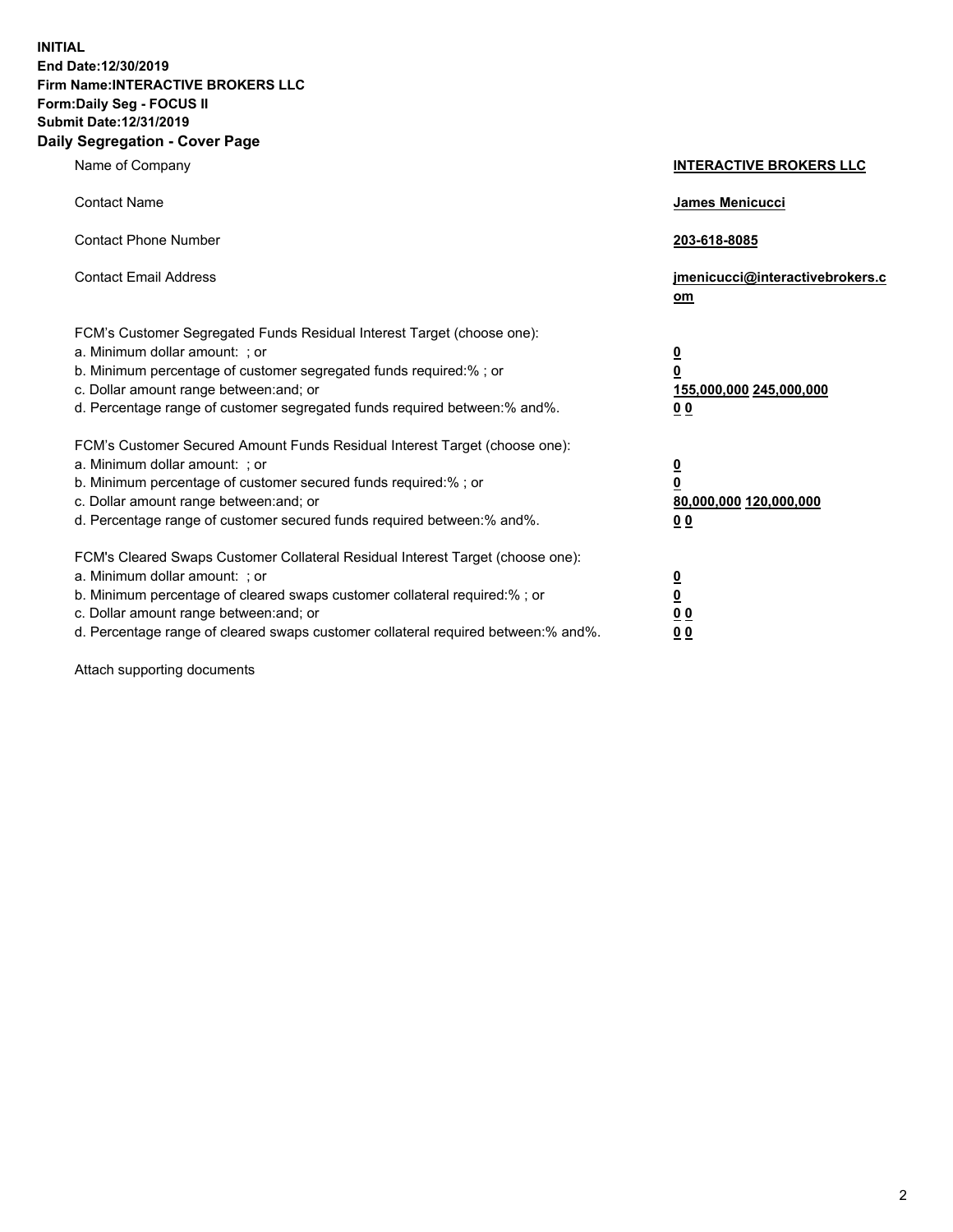## **INITIAL End Date:12/30/2019 Firm Name:INTERACTIVE BROKERS LLC Form:Daily Seg - FOCUS II Submit Date:12/31/2019**

|     | <b>Daily Segregation - Secured Amounts</b>                                                           |                                   |
|-----|------------------------------------------------------------------------------------------------------|-----------------------------------|
|     | Foreign Futures and Foreign Options Secured Amounts                                                  |                                   |
|     | Amount required to be set aside pursuant to law, rule or regulation of a foreign                     | $0$ [7305]                        |
|     | government or a rule of a self-regulatory organization authorized thereunder                         |                                   |
| 1.  | Net ledger balance - Foreign Futures and Foreign Option Trading - All Customers                      |                                   |
|     | A. Cash                                                                                              | 500,834,432 [7315]                |
|     | B. Securities (at market)                                                                            | $0$ [7317]                        |
| 2.  | Net unrealized profit (loss) in open futures contracts traded on a foreign board of trade            | 4,126,151 [7325]                  |
| 3.  | Exchange traded options                                                                              |                                   |
|     | a. Market value of open option contracts purchased on a foreign board of trade                       | 149,267 [7335]                    |
|     | b. Market value of open contracts granted (sold) on a foreign board of trade                         | -238,514 [7337]                   |
| 4.  | Net equity (deficit) (add lines 1. 2. and 3.)                                                        | 504,871,336 [7345]                |
| 5.  | Account liquidating to a deficit and account with a debit balances - gross amount                    | 3,529 [7351]                      |
|     | Less: amount offset by customer owned securities                                                     | 0 [7352] 3,529 [7354]             |
| 6.  | Amount required to be set aside as the secured amount - Net Liquidating Equity                       | 504,874,865 [7355]                |
|     | Method (add lines 4 and 5)                                                                           |                                   |
| 7.  | Greater of amount required to be set aside pursuant to foreign jurisdiction (above) or line          | 504,874,865 [7360]                |
|     | 6.                                                                                                   |                                   |
|     | FUNDS DEPOSITED IN SEPARATE REGULATION 30.7 ACCOUNTS                                                 |                                   |
| 1.  | Cash in banks                                                                                        |                                   |
|     | A. Banks located in the United States                                                                | 57,943,498 [7500]                 |
|     | B. Other banks qualified under Regulation 30.7                                                       | 0 [7520] 57,943,498 [7530]        |
| 2.  | Securities                                                                                           |                                   |
|     | A. In safekeeping with banks located in the United States                                            | 490,476,110 [7540]                |
|     | B. In safekeeping with other banks qualified under Regulation 30.7                                   | 0 [7560] 490,476,110 [7570]       |
| 3.  | Equities with registered futures commission merchants                                                |                                   |
|     | A. Cash                                                                                              | $0$ [7580]                        |
|     | <b>B.</b> Securities                                                                                 | $0$ [7590]                        |
|     | C. Unrealized gain (loss) on open futures contracts                                                  | $0$ [7600]                        |
|     | D. Value of long option contracts                                                                    | $0$ [7610]                        |
|     | E. Value of short option contracts                                                                   | 0 [7615] 0 [7620]                 |
| 4.  | Amounts held by clearing organizations of foreign boards of trade                                    |                                   |
|     | A. Cash                                                                                              | $0$ [7640]                        |
|     | <b>B.</b> Securities                                                                                 |                                   |
|     |                                                                                                      | $0$ [7650]<br>$0$ [7660]          |
|     | C. Amount due to (from) clearing organization - daily variation<br>D. Value of long option contracts |                                   |
|     | E. Value of short option contracts                                                                   | $0$ [7670]                        |
|     |                                                                                                      | 0 [7675] 0 [7680]                 |
| 5.  | Amounts held by members of foreign boards of trade<br>A. Cash                                        |                                   |
|     | <b>B.</b> Securities                                                                                 | 84,837,303 [7700]                 |
|     |                                                                                                      | $0$ [7710]                        |
|     | C. Unrealized gain (loss) on open futures contracts                                                  | 2,011,170 [7720]                  |
|     | D. Value of long option contracts                                                                    | 149,267 [7730]                    |
|     | E. Value of short option contracts                                                                   | -238,514 [7735] 86,759,226 [7740] |
| 6.  | Amounts with other depositories designated by a foreign board of trade                               | $0$ [7760]                        |
| 7.  | Segregated funds on hand                                                                             | $0$ [7765]                        |
| 8.  | Total funds in separate section 30.7 accounts                                                        | 635, 178, 834 [7770]              |
| 9.  | Excess (deficiency) Set Aside for Secured Amount (subtract line 7 Secured Statement                  | 130,303,969 [7380]                |
|     | Page 1 from Line 8)                                                                                  |                                   |
| 10. | Management Target Amount for Excess funds in separate section 30.7 accounts                          | 80,000,000 [7780]                 |
| 11. | Excess (deficiency) funds in separate 30.7 accounts over (under) Management Target                   | 50,303,969 [7785]                 |
|     |                                                                                                      |                                   |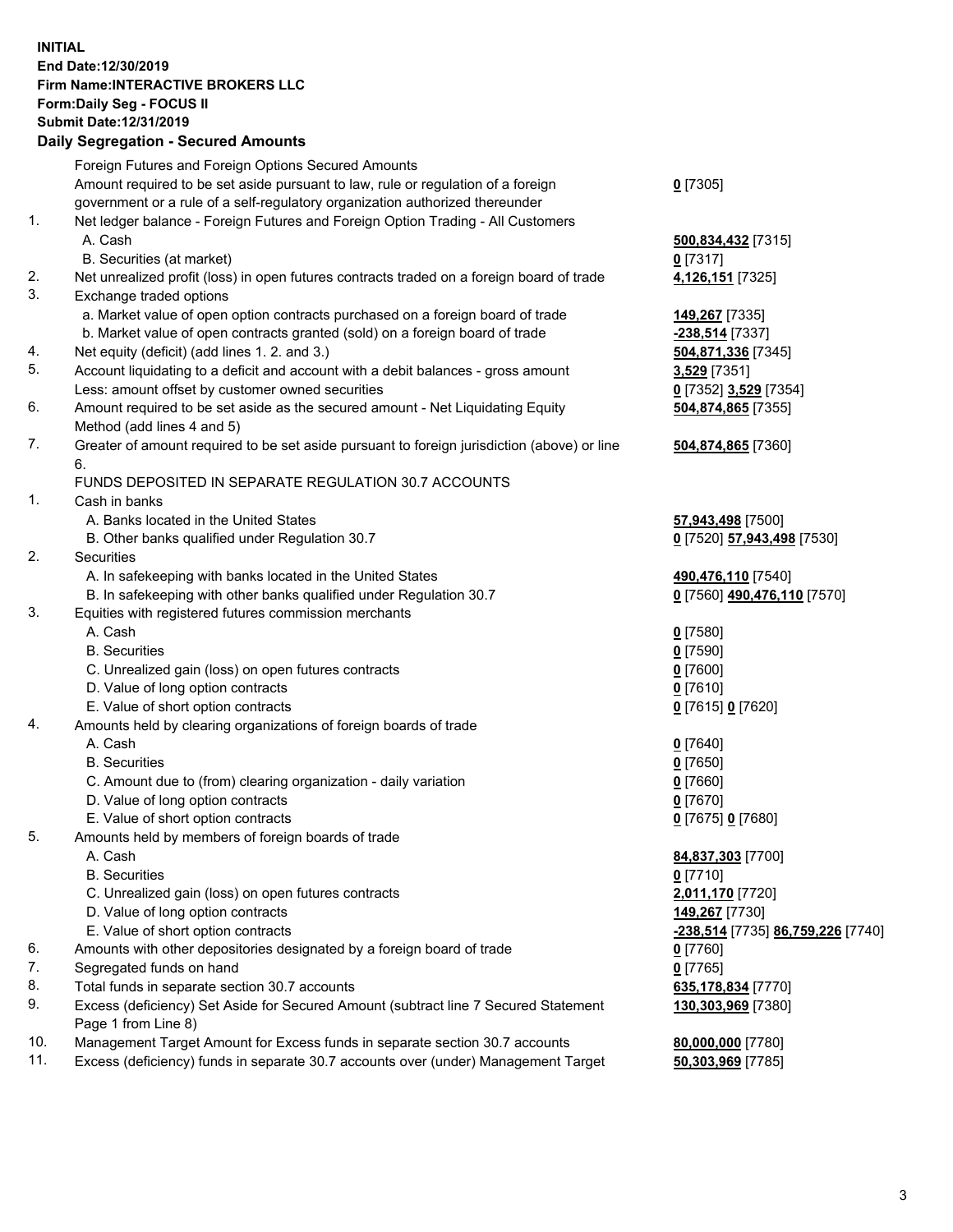**INITIAL End Date:12/30/2019 Firm Name:INTERACTIVE BROKERS LLC Form:Daily Seg - FOCUS II Submit Date:12/31/2019 Daily Segregation - Segregation Statement** SEGREGATION REQUIREMENTS(Section 4d(2) of the CEAct) 1. Net ledger balance A. Cash **4,063,627,490** [7010] B. Securities (at market) **0** [7020] 2. Net unrealized profit (loss) in open futures contracts traded on a contract market **85,574,351** [7030] 3. Exchange traded options A. Add market value of open option contracts purchased on a contract market **166,957,395** [7032] B. Deduct market value of open option contracts granted (sold) on a contract market **-191,251,989** [7033] 4. Net equity (deficit) (add lines 1, 2 and 3) **4,124,907,247** [7040] 5. Accounts liquidating to a deficit and accounts with debit balances - gross amount **949,264** [7045] Less: amount offset by customer securities **0** [7047] **949,264** [7050] 6. Amount required to be segregated (add lines 4 and 5) **4,125,856,511** [7060] FUNDS IN SEGREGATED ACCOUNTS 7. Deposited in segregated funds bank accounts A. Cash **1,063,403,820** [7070] B. Securities representing investments of customers' funds (at market) **1,999,920,780** [7080] C. Securities held for particular customers or option customers in lieu of cash (at market) **0** [7090] 8. Margins on deposit with derivatives clearing organizations of contract markets A. Cash **2,761,927** [7100] B. Securities representing investments of customers' funds (at market) **1,303,895,512** [7110] C. Securities held for particular customers or option customers in lieu of cash (at market) **0** [7120] 9. Net settlement from (to) derivatives clearing organizations of contract markets **-7,804,871** [7130] 10. Exchange traded options A. Value of open long option contracts **167,303,582** [7132] B. Value of open short option contracts **-191,792,953** [7133] 11. Net equities with other FCMs A. Net liquidating equity **0** [7140] B. Securities representing investments of customers' funds (at market) **0** [7160] C. Securities held for particular customers or option customers in lieu of cash (at market) **0** [7170] 12. Segregated funds on hand **0** [7150] 13. Total amount in segregation (add lines 7 through 12) **4,337,687,797** [7180] 14. Excess (deficiency) funds in segregation (subtract line 6 from line 13) **211,831,286** [7190] 15. Management Target Amount for Excess funds in segregation **155,000,000** [7194] **56,831,286** [7198]

16. Excess (deficiency) funds in segregation over (under) Management Target Amount Excess